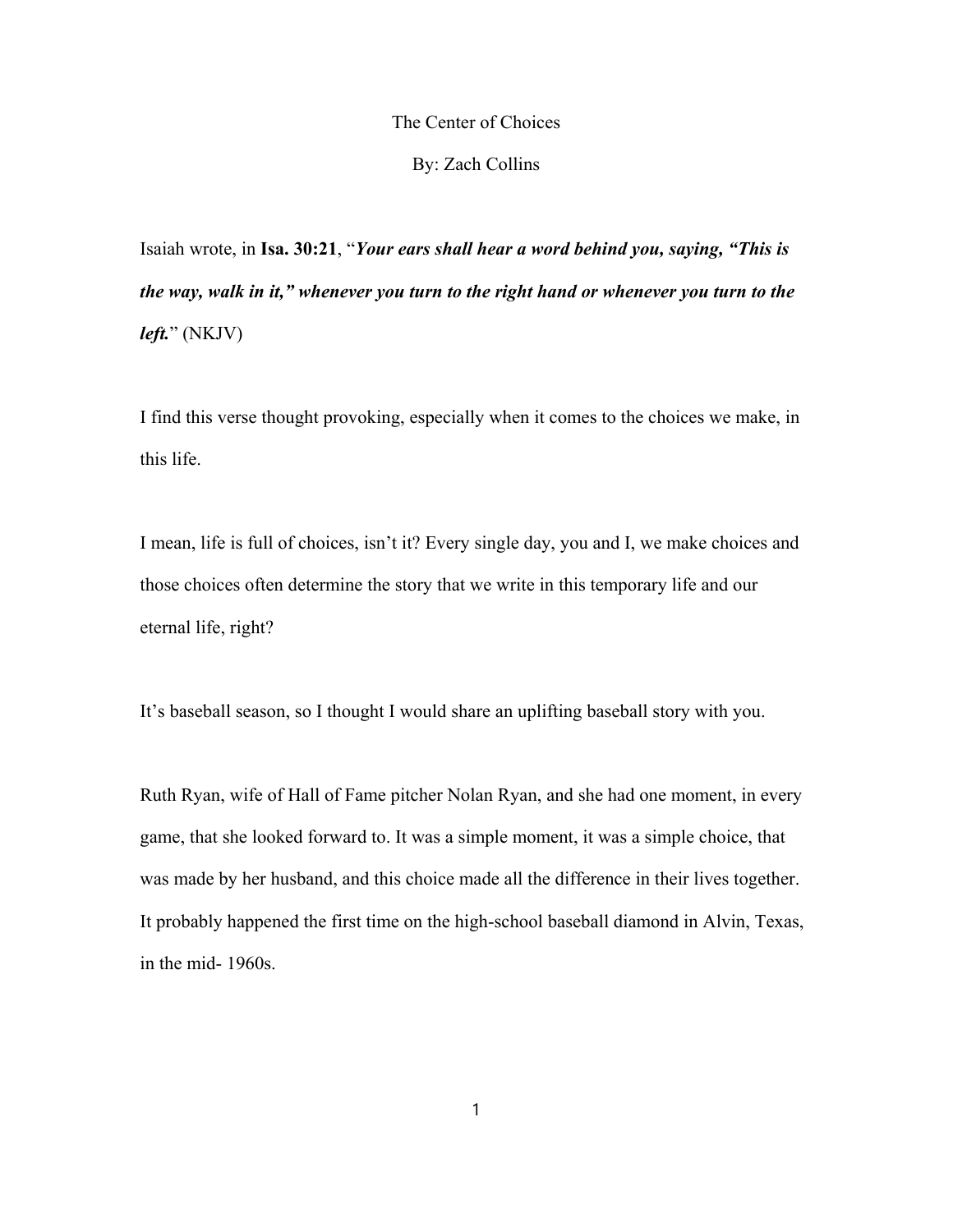Then it happened repeatedly for three decades after that. It was a simple, thoughtful moment and the moment was this: Inevitably, sometime during a game, Nolan would pop up out of the dugout and scan the stands behind home plate, looking for Ruth.

He would find her face smiling at him and, in return, he would grin at her, maybe snapping his head up in a quick nod. It was like he was saying, "*There you are; it's so good to see your beautiful face!*" And, Ruth, in return, she would wave and flash him a smile.

Then, Nolan would duck back under the dugout and turn back to the game. It was a simple moment, never noted in record books or career summaries. But, in all the moments, in all of the games, in all the memories they made together, it was this decision, to look her way, that proved the most important to her.

With this simple choice, Nolan showed Ruth that, at the center of all the moments and decisions in his life, was her.

### *What a beautiful thought that is*.

I've been thinking a lot about choices lately, and how those choices influence and impact my Faith, not just myself. And, unfortunately, that's the first person that comes to our minds, when we make choices, self, and not God, right? In the 22 years since God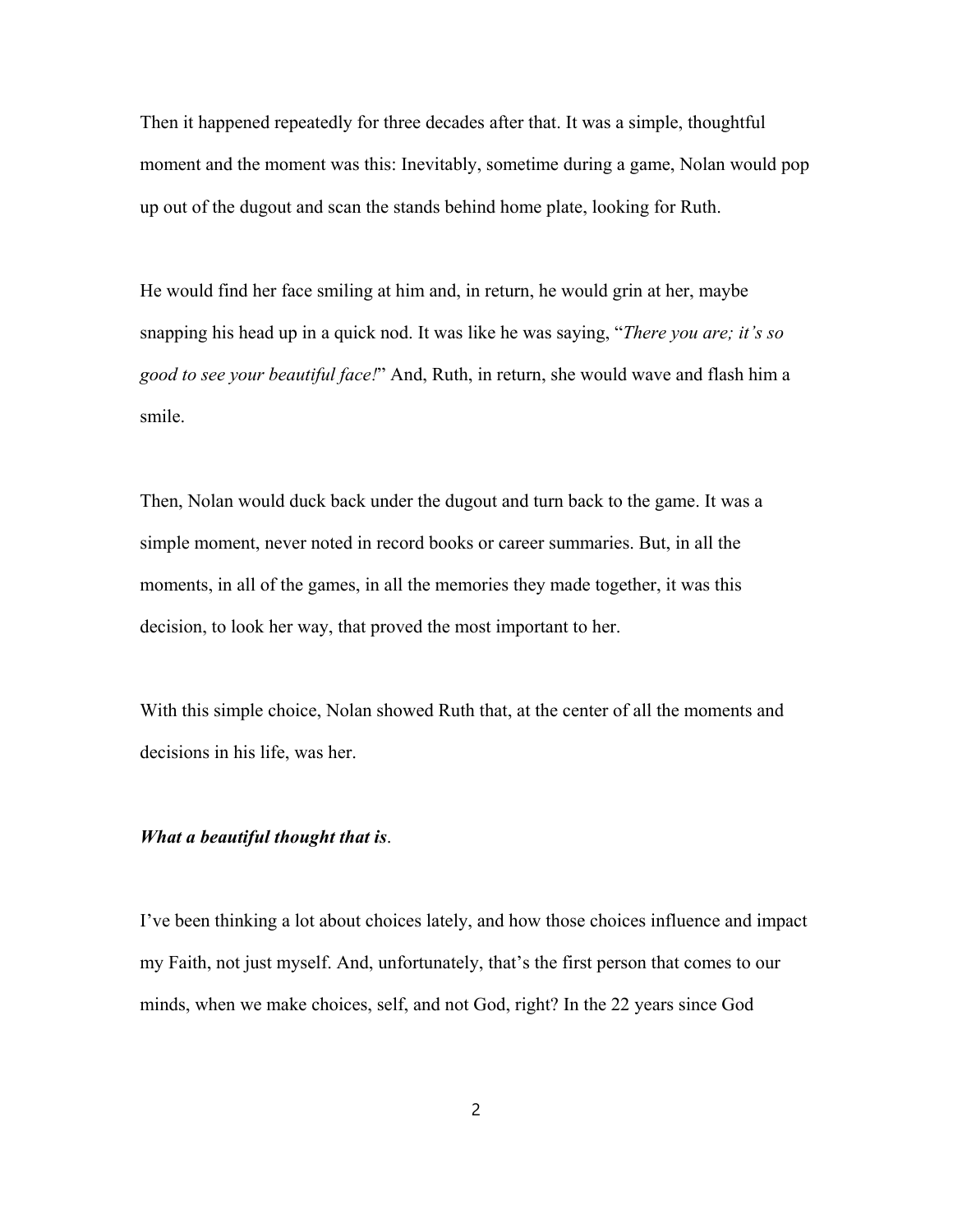created me, I have found this statement to be unequivocally true:

Every day, I make choices and when those choices revolve around God, those choices always turn out great. Those choices always lead me to some wonderful places, in my life. But, sometimes, I make some BAD choices. And, as I reflect upon those decisions, at the heart of all that decision, God was not at the center, self was at the center.

And, if we are not careful these self-made choices, they can lead us to some dark, dark places in our lives, right?

The truth is, our lives, they are made out of the choices we make. That's no secret. After all, that's why our God thought it wise to give us freewill to make our own choices in this life, choices that will lead us down our own direction.

But, that doesn't mean that God doesn't expect to be at the center of those choices, because He does. He always expects to be the center of those choices, doesn't He? God wants us to take the time, out of our busy day, to seek His face, to tell Him that we are glad He loves us, to tell Him that we are glad He is looking out for us. That's all He wants!

Read that verse again, "Your ears shall hear a word behind you, saying, "*This is the way,*  walk in it," whenever you turn to the right hand or whenever you turn to the left."